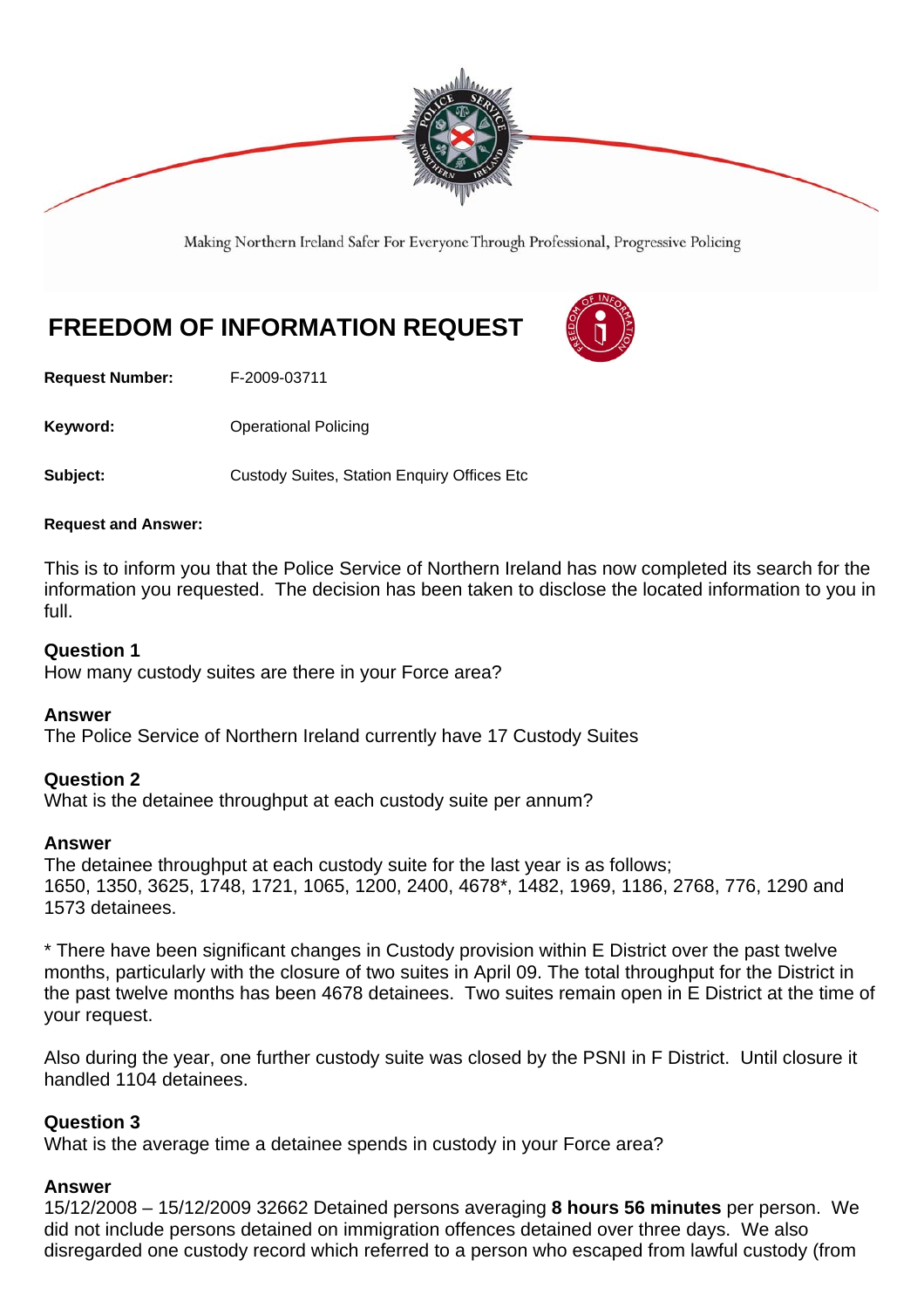hospital) and another detained in hospital these custody records should have been closed when the detained persons left the custody suites.

# **Question 4**

How many police officers work in those custody suites?

# **Answer**

128 police officers work in these custody suites providing 24 hour cover.

# **Question 5**

How many civilian detention officers work in those custody suites?

# **Answer**

50 civilian detention officers work in these custody suites

# **Question 6**

Are the civilian detention officers employed by the Force? YES/NO

## **Answer**

No, the civilian detention officers are not employed by the PSNI.

# **Question 7**

Are the civilian detention officers employed by an outside contractor? YES/NO

## **Answer**

Yes, the civilian detention officers are employed by an outside contractor

## **Question 8**

What is the duration of a "shift" for a detention officer?

#### **Answer**

Civilian detention officers work a 12 hour shift pattern.

# **Question 9**

How many receptionists are employed to deal with front desk public enquiries in your Force area?

#### **Answer**

63 Station Enquiry Assistants are employed to deal with front desk public enquiries in PSNI stations

# **Question 10**

Are the receptionists employed by an outside contractor? YES/NO

#### **Answer**

Yes, some of the Station Enquiry Assistants are employed by an outside contractor.

# **Question 11**

Are they employed by the Force? YES/NO

#### **Answer**

Yes, some of the Station Enquiry Assistants are employed by the PSNI.

# **Question 12**

Have you employed ca PFI project director in the last 12 months? YES/NO

# **Answer**

No, the PSNI have not employed a PFI project director in the last 12 months.